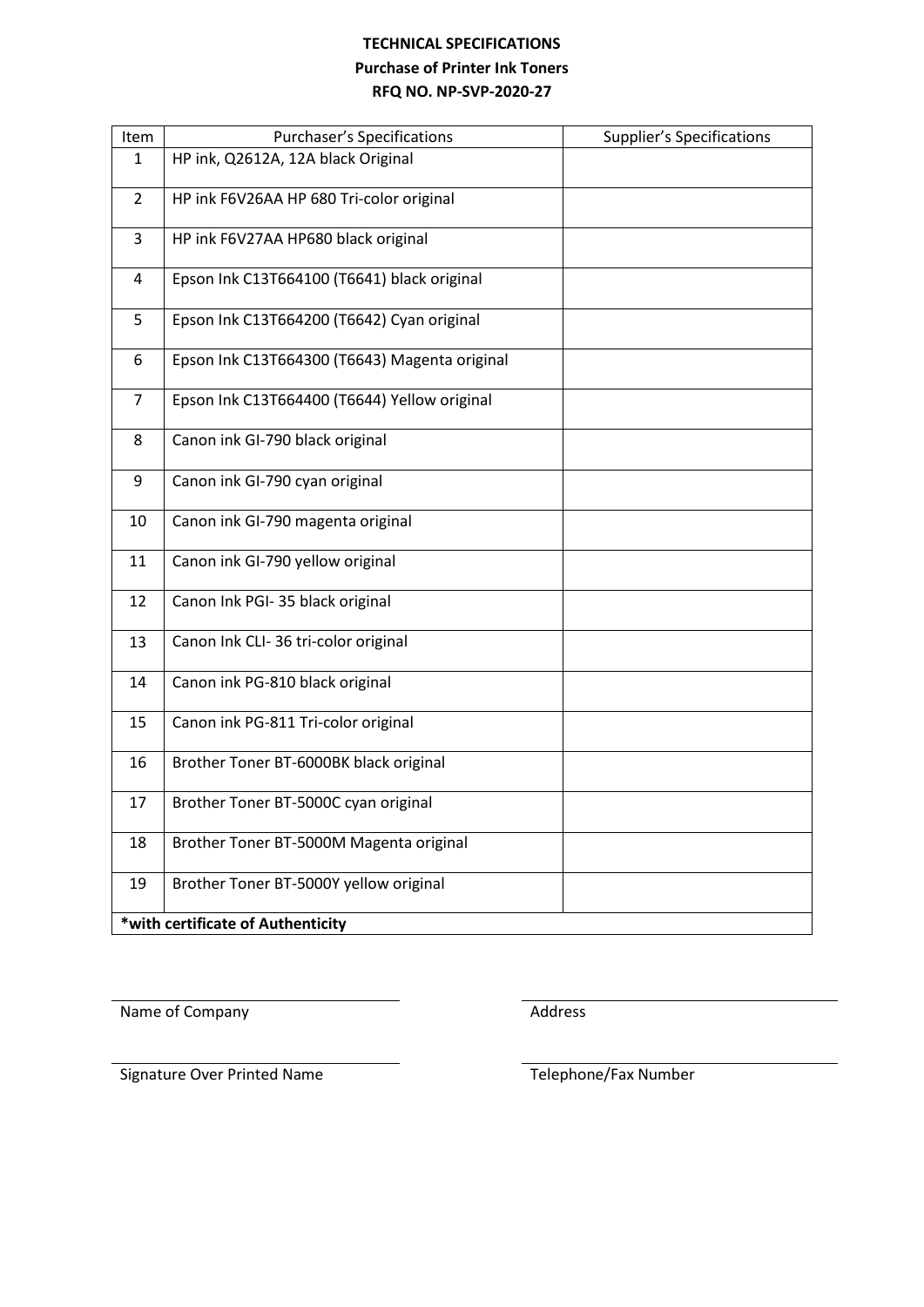## **PRICE SCHEDULE Purchase of Consumables Ink RFQ NO. NP-SVP-2020-27**

| Item           | Item Description                                 | Qty    | Unit | ABC       | Unit Price          | Amount |
|----------------|--------------------------------------------------|--------|------|-----------|---------------------|--------|
| No             |                                                  |        |      |           |                     |        |
| $\mathbf{1}$   | HP ink, Q2612A, 12A black Original               | 6      | cart | 30,672.00 |                     |        |
|                |                                                  |        |      |           |                     |        |
| $\overline{2}$ | HP ink F6V26AA HP 680 Tri-color<br>original      | 50     | cart | 25,700.00 |                     |        |
| 3              | HP ink F6V27AA HP680 black<br>original           | 40     | cart | 20,560.00 |                     |        |
| $\overline{4}$ | Epson Ink C13T664100 (T6641)<br>black original   | 30     | cart | 8,490.00  |                     |        |
| 5              | Epson Ink C13T664200 (T6642)<br>Cyan original    | 25     | cart | 7,625.00  |                     |        |
| 6              | Epson Ink C13T664300 (T6643)<br>Magenta original | 20     | cart | 6,100.00  |                     |        |
| $\tau$         | Epson Ink C13T664400 (T6644)<br>Yellow original  | 25     | cart | 7,625.00  |                     |        |
| 8              | Canon ink GI-790 black original                  | 40     | cart | 15,720.00 |                     |        |
| 9              | Canon ink GI-790 cyan original                   | 40     | cart | 15,280.00 |                     |        |
| 10             | Canon ink GI-790 magenta original                | 40     | cart | 15,280.00 |                     |        |
| 11             | Canon ink GI-790 yellow original                 | 40     | cart | 15,280.00 |                     |        |
| 12             | Canon Ink PGI- 35 black original                 | 25     | cart | 17,875.00 |                     |        |
| 13             | Canon Ink CLI-36 tri-color original              | 20     | cart | 23,100.00 |                     |        |
| 14             | Canon ink PG-810 black original                  | 10     | cart | 10,860.00 |                     |        |
| 15             | Canon ink PG-811 Tri-color original              | 10     | cart | 14,580.00 |                     |        |
| 16             | Brother Toner BT-6000BK black<br>original        | 25     | cart | 10,925.00 |                     |        |
| 17             | Brother Toner BT-5000C cyan<br>original          | 20     | cart | 8,740.00  |                     |        |
| 18             | Brother Toner BT-5000M Magenta<br>original       | 20     | cart | 8,740.00  |                     |        |
| 19             | Brother Toner BT-5000Y yellow<br>original        | $20\,$ | cart | 8,740.00  |                     |        |
|                |                                                  |        |      |           | <b>Total Amount</b> |        |

• All prices offered (unit price and total bid price) must be typed or written in indelible ink

After having carefully read and accepted your conditions, I/We quote you on the item/s at prices noted above.

Name of Company and Address

Signature Over Printed Name Telephone/Fax Number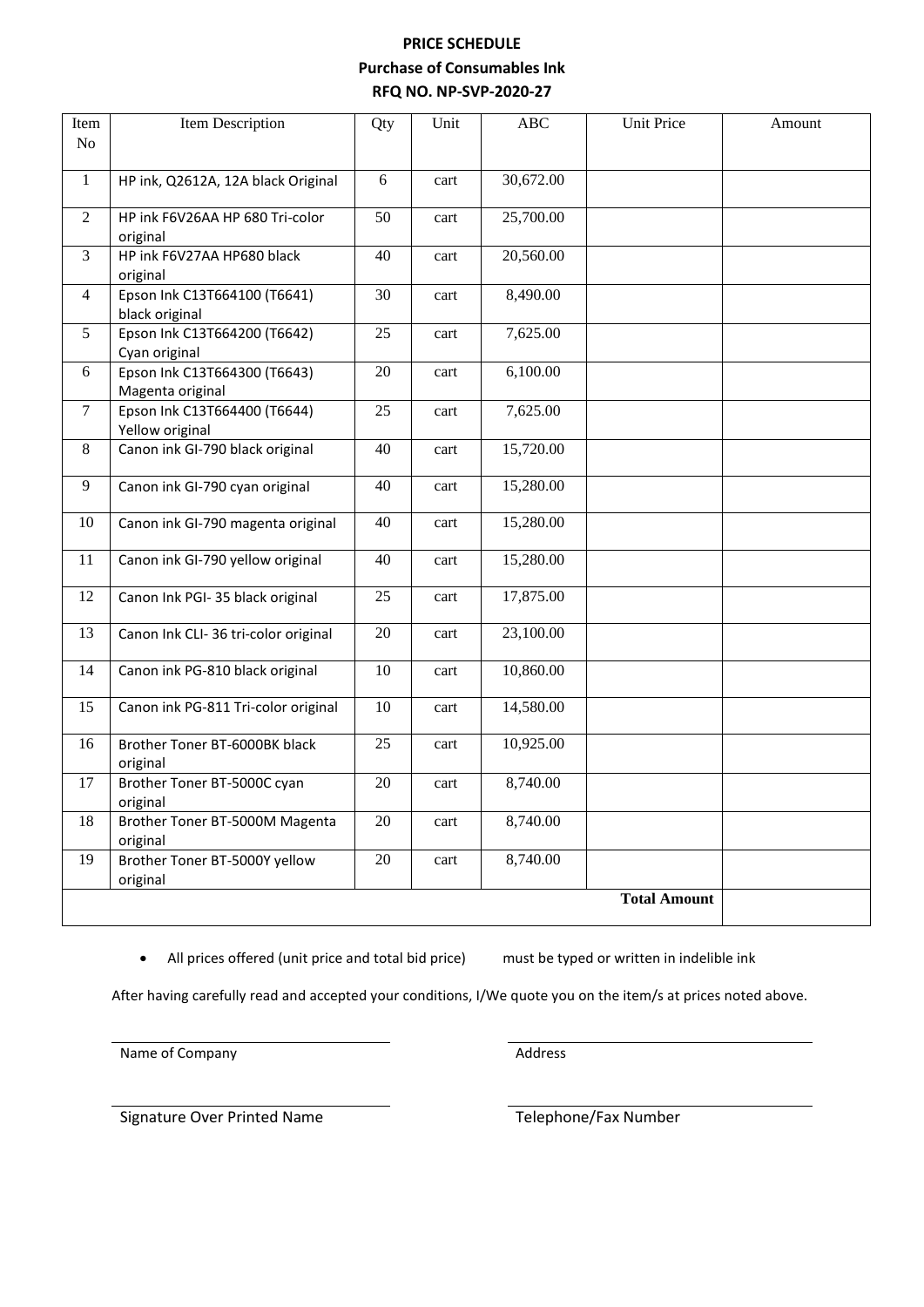

Republic of the Philippines Department of Health **BUREAU OF QUARANTINE** Port Area, Manila



REQUEST FOR QUOTATION

### **PURCHASE OF PRINTER INK AND TONERS RFQ NO. NP-SVP-2020-27**

The Bureau of Quarantine (BOQ), hereinafter referred to as "the Purchaser", requires the **Purchase of Printer Ink and Toners** The details of the project are as follows:

| Name of Project: | <b>Purchase of Printer Ink and Toners</b>                   |
|------------------|-------------------------------------------------------------|
| Location:        | <b>BOQ, Port Area, Manila</b>                               |
| Description:     | Please use the attached RFQ, Tech Specs. and Price Schedule |
| ABC:             | Two Hundred Seventy-One Eight Hundred Ninety-Two Pesos      |
|                  | Only (Php 271,892.00)                                       |
| Delivery period: | Nine (9) Calendar Days upon issuance of NTP                 |
|                  |                                                             |

- 1. Bidding procedures will be conducted in accordance with the Revised Implementing Rules and Regulations of Republic Act 9184 (R.A. 9184).
- 2. Quotations must be delivered at the Procurement Section,  $2^{fF}$ , Bureau of Quarantine,  $25^{th}$  St., Port Area, Manila on or before 10:00AM **December 1, 2020**
- 3. Opening of quotation shall be on 10:00AM **December 1, 2020** at PE Conference Room, 25th A.C Delgado St., Port Area Manila
- 4. All quotations must be typed or written in indelible ink and must be placed in sealed envelope using the attached Price Schedule and Technical Specifications. Please include the following eligibility documents in the envelope:

**Mayor's/Business Permit PhilGEPS Registration Number Income/Business Tax Return Omnibus Sworn Statement**

- 5. Bids shall be valid for **ninety (90) calendar** days from the Opening of Bids.
- 6. DELIVERY SITE: **Bureau of Quarantine, 25th and A.C Delgado St., Port Area Manila**
- 7. The BOQ reserves the right to accept or reject any quotation, and to annul the bidding process and reject all quotations at any time prior to Contract award, without thereby incurring any liability to the affected bidder or bidders and to waive any minor defects or infirmities therein and to accept such quotation as may be considered advantageous to the government.
- 8. Bidders are entitled to one (1) bid only, otherwise, all bids made shall automatically be rejected.

#### **CARLOS DELA REYNA JR., MD, MDM**

Chairperson, Bids and Awards Committee Bureau of Quarantine, 25<sup>th</sup> St., Port Area, Manila 318-7500 loc 117